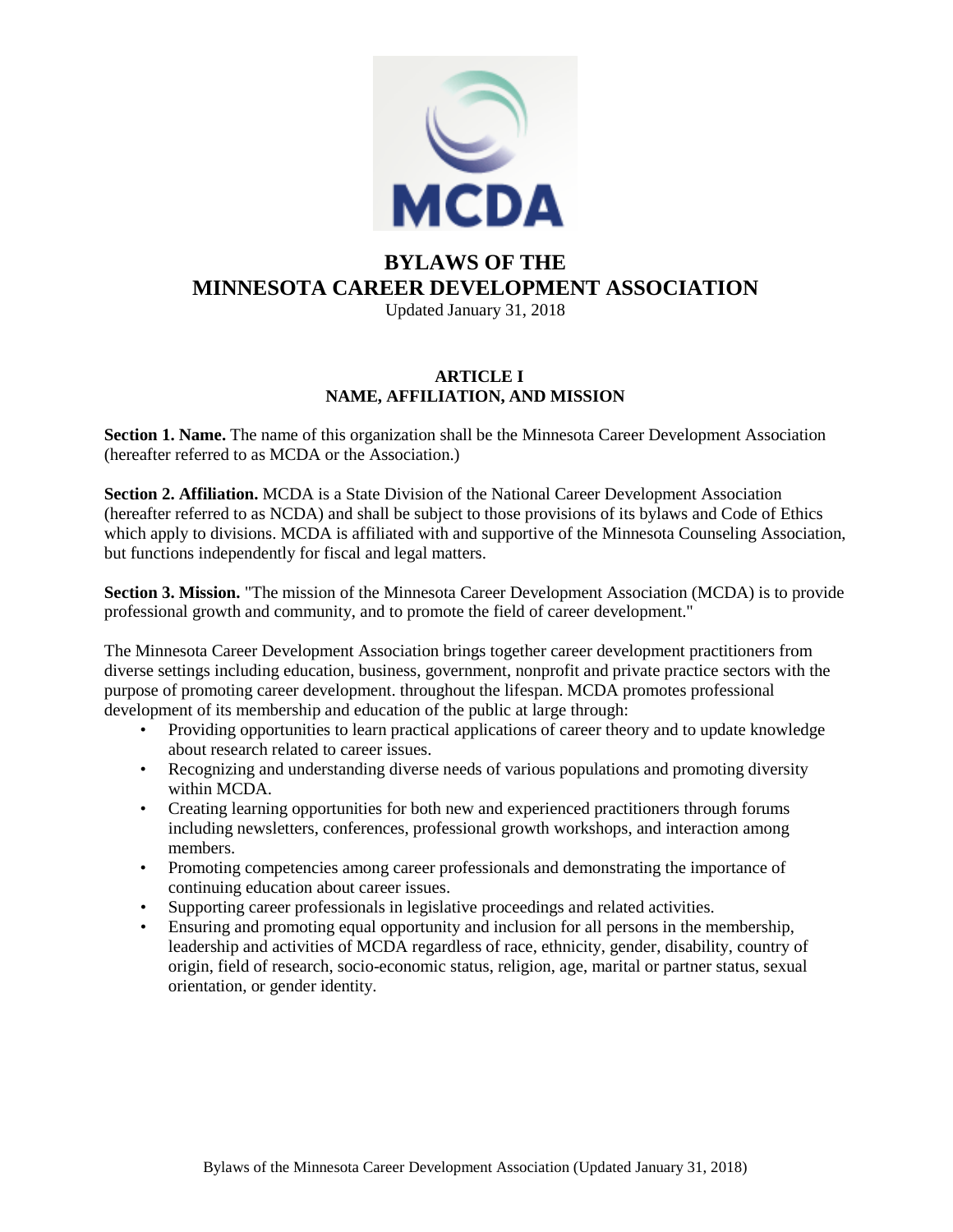

## **ARTICLE II MEMBERSHIP**

**Section 1. Categories of Membership.** There shall be three (3) categories of membership in MCDA: regular, student, and emeritus retired. All members shall be entitled to vote and to hold office in MCDA. Emeritus members shall retain all rights and privileges of membership in MCDA.

## **Section 2. Rights and Responsibilities of Members.**

- a. To attend any MCDA board meetings, as non-voting participants. Member attendance at Executive Committee meetings is by invitation.
- b. To vote on organization-wide issues and by-law changes, and in organizational elections.
- c. To abide by the NCDA Code of Ethics.
- d. To attend MCDA events at member rate fees.

## **Section 3. Admission of Members.**

- a. Persons desiring membership in the Associa ion should submit an application electronically using the Association's online application process.
- b. Upon payment of annual dues, the applicant shall be accepted as a voting member unless disapproved by the Board of Trustees (hereafter referred to as "the Board").
- c. To be a student member, the applicant must be enrolled at least half-time in a degree seeking program and considered at least half-time by their educational institution.
- d. Any retired member, defined as no longer having career related services as a primary source of income and who has been a member of MCDA for at least ten (10) cumulative years (need not be consecutive), may apply for retired membership status.

#### **Section 4. Dues and Retention of Membership.**

- a. Dues of members shall be prescribed by the Board, payable upon admission and one (1) year from the initial admission date thereafter.
- b. Dues of student members shall be one-half  $(1/2)$  of the amount paid by regular members.
- c. Retired (as defined in Article II, Section 3, d. above) member dues shall be one-half (1/2) of the amount paid by regular members.
- d. The dues-paying year for each member shall run one (1) year from the initial date of membership. New and renewed membership is processed by the MCDA Administrator using a rolling membership date policy. This allows members to join during any month and establish that month as an anniversary date.
- e. Members will be considered inactive and may be suspended for non-payment and/or non-renewal of dues at the discretion of the Board.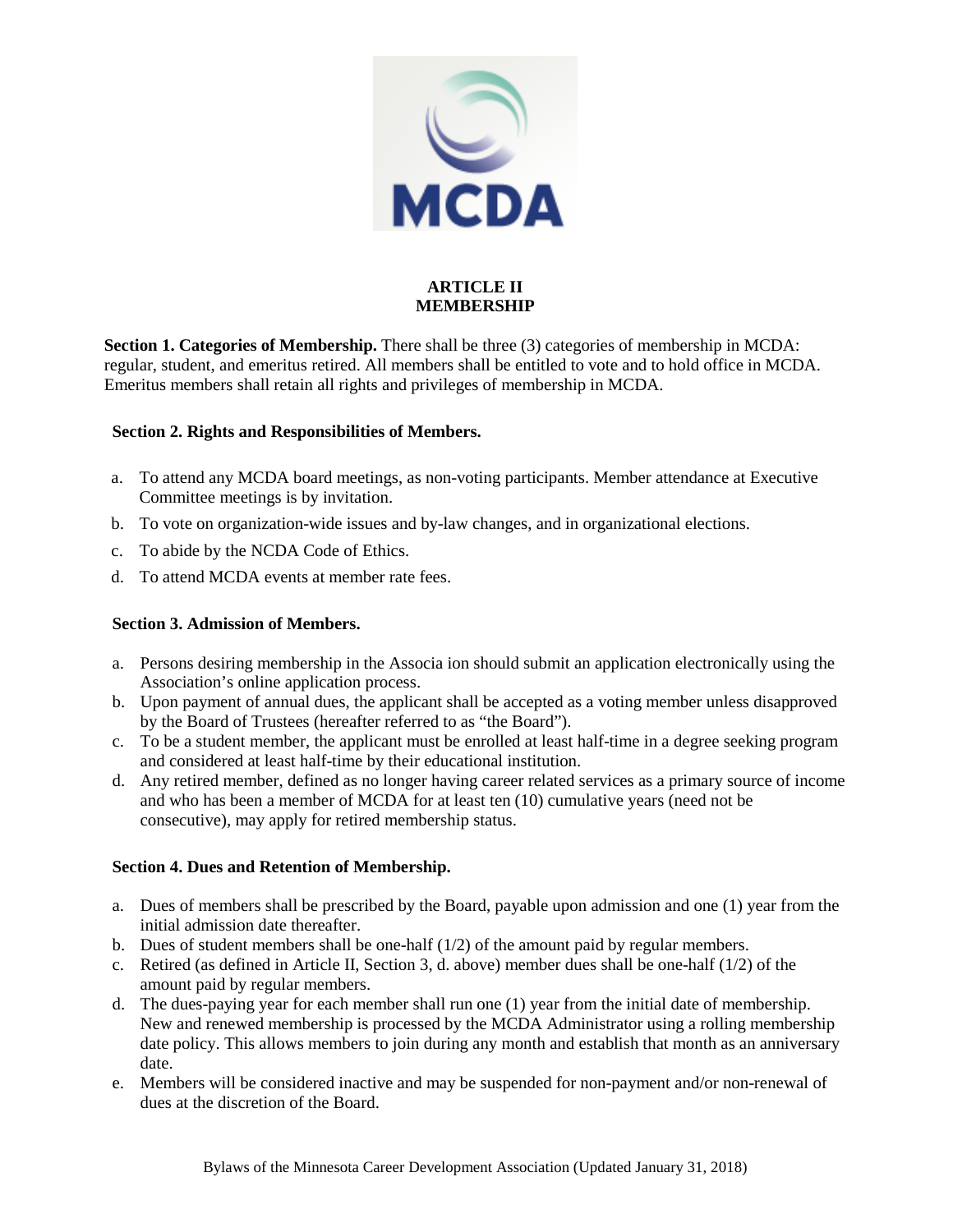

f. With approval of the Board, any member considered guilty of unethical practices as defined in the NCDA Ethical Practices and process (as defined in NCDA Bylaws Article II Section 4) may be suspended from membership.

## **ARTICLE III BUSINESS AFFAIRS OF THE ASSOCIATION**

**Section 1. Fiscal Year.** The fiscal year shall be from September 1 through August 31.

Section 2. Property of the Association. In the event the Association is dissolved, none of its property shall be distributed to any of the members. Instead, all of its property shall be transferred to such organizations as the Executive Committee shall determine to have purposes and activities most nearly consistent with those of the Association, provided that such organizations shall be exempt under Section 501 (c)(3) of the Internal Revenue Code or corresponding provisions of the Internal Revenue Laws.

**Section 3. Parliamentary Authority.** The parliamentary authority for the meetings of the Association will be Robert's Rules of Order.

**Section 4. Paid Positions.** A board member cannot be paid for any work that they do for the association.

## **ARTICLE IV NOMINATIONS AND ELECTIONS**

## **Section 1. Procedures.**

- a. The Nomination and Election Committee shall consist of three (3) members, one of whom is a Board member or Executive Committee member and two members-at-large. If member positions cannot be filled by members-at-large, the Board will select two additional Board and/or members to serve on the committee. The committee shall issue a call electronically to all members of the Association for nomination of officers and members of the Board. Nominations will be returned to the committee within thirty days. The election shall be completed by August 1.
- b. The forms to be used for the election shall be established by the Nomination and Election Committee.
- c. The slate for members of the Board shall contain names of members in good standing, consenting to be placed on the ballot and submitted by the member, nominee, or that member's proxy.
- d. The results of the election ballots should be tallied and a list of full election results shall be archived electronically.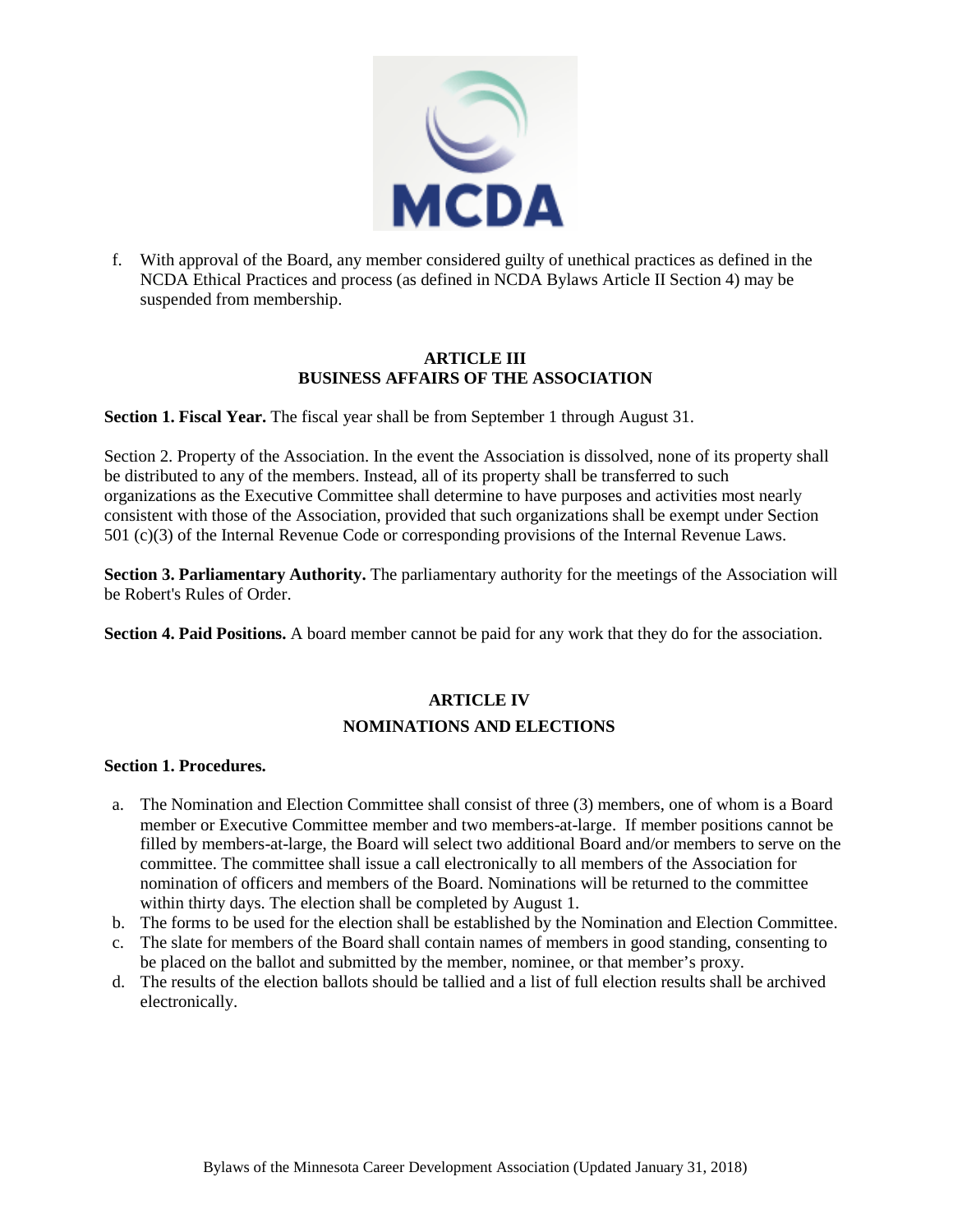

#### **Section 2. Membership Business Meeting**

- a. An annual business meeting of the Association will be held in the fall to include recognition of new board members.
- b. Introduction of the incoming Board followed by the presentation of the Treasurer's Report (which may also be referred to as the Vice-President for Finance's Report) shall be the first order of business of the annual business meeting. Such other business as has arisen since the last annual meeting may be considered.

## **ARTICLE V BOARD OF TRUSTEES**

**Section 1. Composition.** The Full Board shall consist of the five (5) Executive Committee members as outlined in Article VI, in addition to twelve (12) elected Board of Trustees.

**Section 2. Terms of Office.** Each Board Member shall be elected for a term of two (2) years. One half (1/2) of the membership of the Board shall come up for election every year.

**Section 3. Vacancies on the Board.** In the event of any vacancy among the Board, the Nominating Committee shall call upon the nominee who had the next largest number of votes in the most recent past election based on the archived election results. This board member will fill the vacancy for the entire unexpired term. If no other nominees from the previous election are available, the Board may fill the position by appointment.

## **Section 4. Duties**

- a. The Board and Committees shall prepare and submit a budget to the Finance Committee and Treasurer by the end of November each year for voting by the Board.
- b. The Board shall have the power to invest and reinvest endowments or trust funds within the limitations of state statutes governing such funds.
- c. A Board member shall forfeit Board membership if absent or does not participate for three (3) consecutive meetings unless excused by the President of the Board. Note that participation can include virtual interaction.

## **ARTICLE VI EXECUTIVE COMMITTEE**

**Section 1. Executive Committee.** All of the corporate powers shall be vested in, and the business and affairs of MCDA shall be managed by the Board. The Board serves in the best interests of all MCDA members.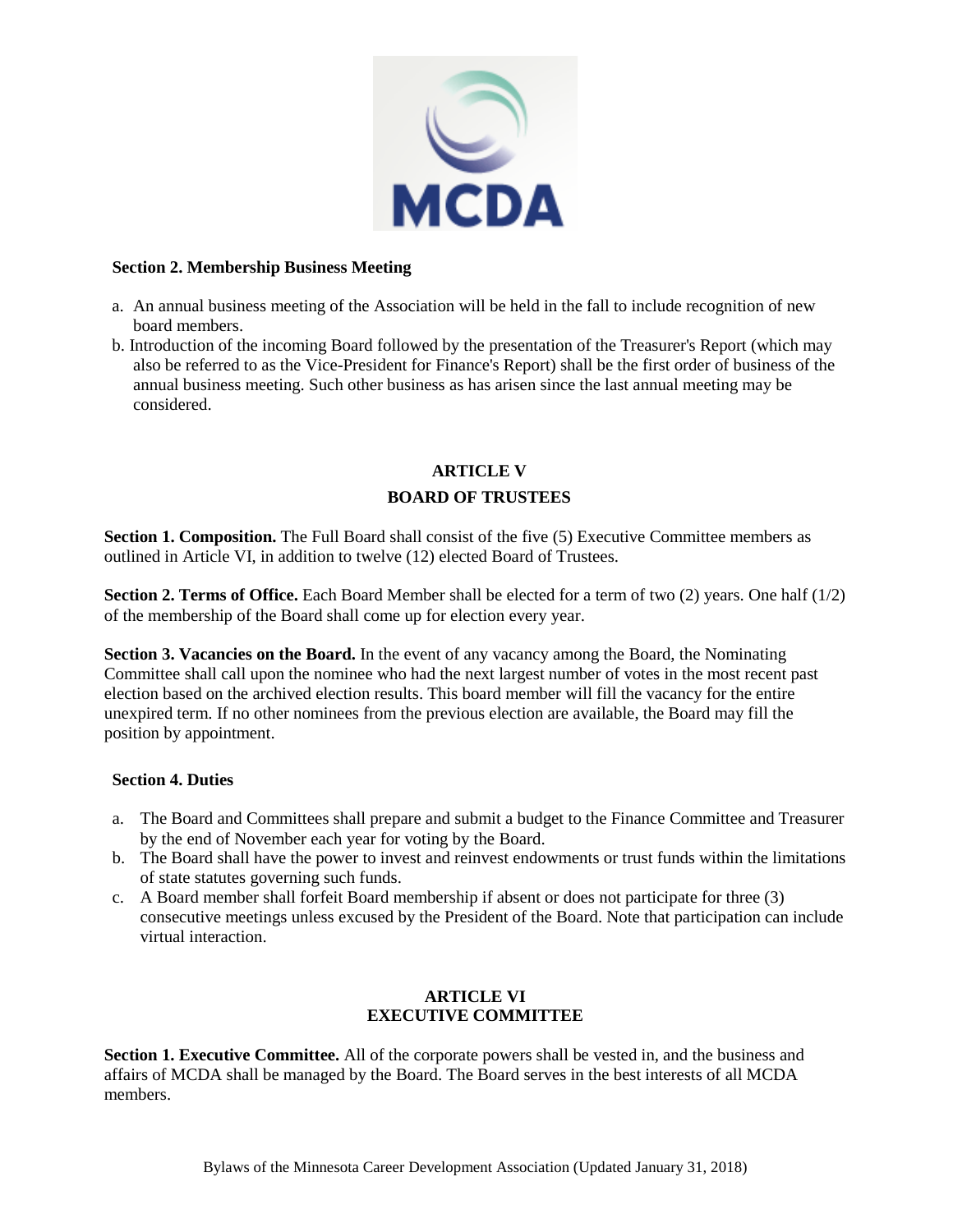

**Section 2. Executive Duties.** The Executive Committee of the Board shall be the duly elected officers consisting of the President, immediate Past President, President Elect, Treasurer, and the Secretary. It shall carry out policies approved by the Board. This committee shall act on behalf of the Board. All business initiated by the Executive Committee shall be conducted in the best interest of the Association. All initiatives will be subject to review and either sanctioned or reversed by the Board.

**Section 3. Qualifications.** All officers shall be members in good standing with MCDA. The President and/or MCDA member who represents MCDA as a delegate to NCDA must be an NCDA member in good standing. The President-Elect should have served one full term as a Board member of MCDA in the last 10 years.

## **Section 4. Duties and Responsibilities of Officers.**

- a. The President shall preside at all meetings of the Association and the Executive Committee of the Board and shall exercise general supervision of all activities of the Association. This will include appointing people to serve on all standing committees as stipulated by the bylaws.
- b. The President-Elect shall perform all duties of the President in her/his absence and in case of vacancy shall become President for the remainder of the term.
- c. The Past President shall support and guide the President and Executive Board.
- d. The Secretary shall act as Secretary of the Board and shall keep a record of the proceedings of the meetings of this Association, meetings of the Board/Executive Board and shall keep a record of reports submitted by committees.
- e. The Treasurer shall keep an accurate account of funds received and disbursed and shall present a financial report at each regular meeting of the Association. The Treasurer shall submit a monthly report of expenditures and revenues to the Board along with an annual report by the end of the fiscal year. The Association's accounts will be reviewed regularly by the Board.
- f. The Executive Committee will have the right to initiate business, to conduct business within the scope of this Association and, in general, to bring needs to the attention of the Board.
- g. The President shall submit an annual report including major achievements, concerns, financial standing and changes to the Board upon leaving office, available to any member upon request. This report shall be stored in the MCDA archive.
- h. MCDA shall provide Directors and Officers insurance for all officers and trustees of the Board to limit risk and to benefit the MCDA by enhancing its ability to attract the best leadership.

## **Section 5. Terms of Office.**

- a. The President-Elect shall be elected annually by the regular members of the Association and shall hold office for one year or until a successor is chosen.
- b. The President-Elect shall succeed to the presidency for a one-year term and then to past-presidency for a one-year term.
- c. The Secretary shall be elected bi-annually by the regular members of the Association and shall serve for a period of two years or until a successor is chosen.
- d. The Treasurer shall be elected bi-annually by the regular members of the Association and shall serve for a period of two years or until a successor is chosen.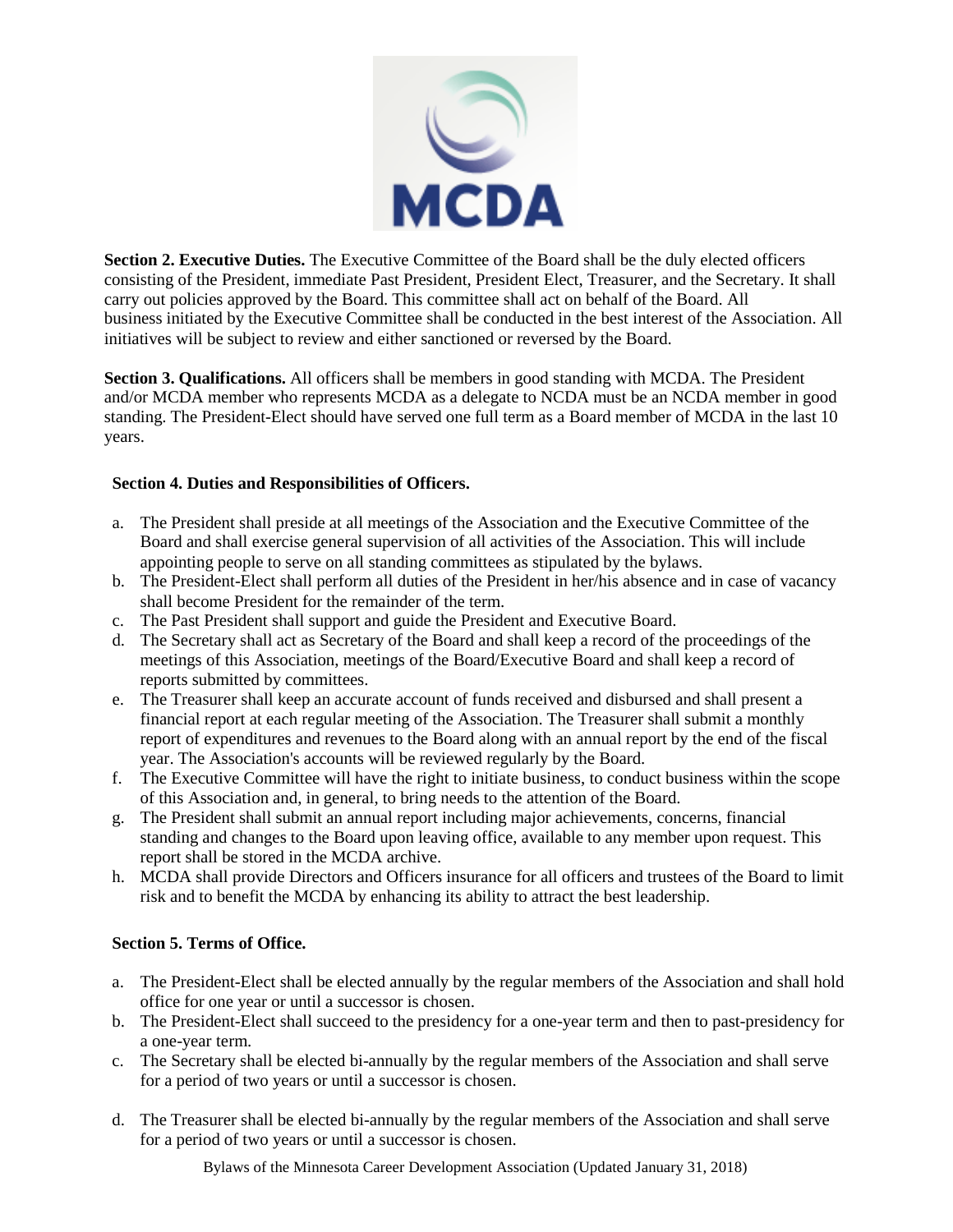

e. All newly elected Board Trustees will assume office at the beginning of the fiscal year on September 1st, after their election.

#### **Section 6. Vacancies.**

- a. If the presidency shall become vacant, the President-Elect shall assume the presidency and serve the remainder of the term, plus the elected term.
- b. If the office of President-Elect shall become vacant and three (3) months or more remain of the term of office, a special election shall be held to fill the vacancy. Nominations will be made electronically by the Board.
- c. If a vacancy shall occur in the office of the Secretary and/or Treasurer, it will be filled by an appointment of the Board. An officer so appointed shall complete the unexpired term.

## **ARTICLE VII MEETINGS**

**Section 1. Participation in meetings.** Unless otherwise noted, all meetings are open to the membership.

## **Section 2. Types of Meetings.**

- a. Meetings of the Board: Meetings will be called by the President of the Association who shall also set the agenda for said meetings. The Board shall meet at least six (6) times per year. A quorum for voting purposes at such meetings shall consist of 51% of Board members.
- b. Meeting attendance and voting: The Board members may attend meetings in person (preferred) and/or virtually. Also, matters requiring a Board vote may be conducted electronically using applicable survey tools.

## **ARTICLE VIII COMMITTEES**

**Section 1. Executive Committee.** The Executive Committee shall consist of the President, President- Elect, immediate Past President, Secretary, and Treasurer. The committee shall act for the Board between meetings. It shall report to the Board all meetings of the Executive Committee and business transacted between Board meetings.

**Section 2. Standing Committees.** All committee chairpersons are to be appointed by the President with final approval by the Board and will serve on that committee for two years. The Board and committee chairpersons will solicit general membership to join committees.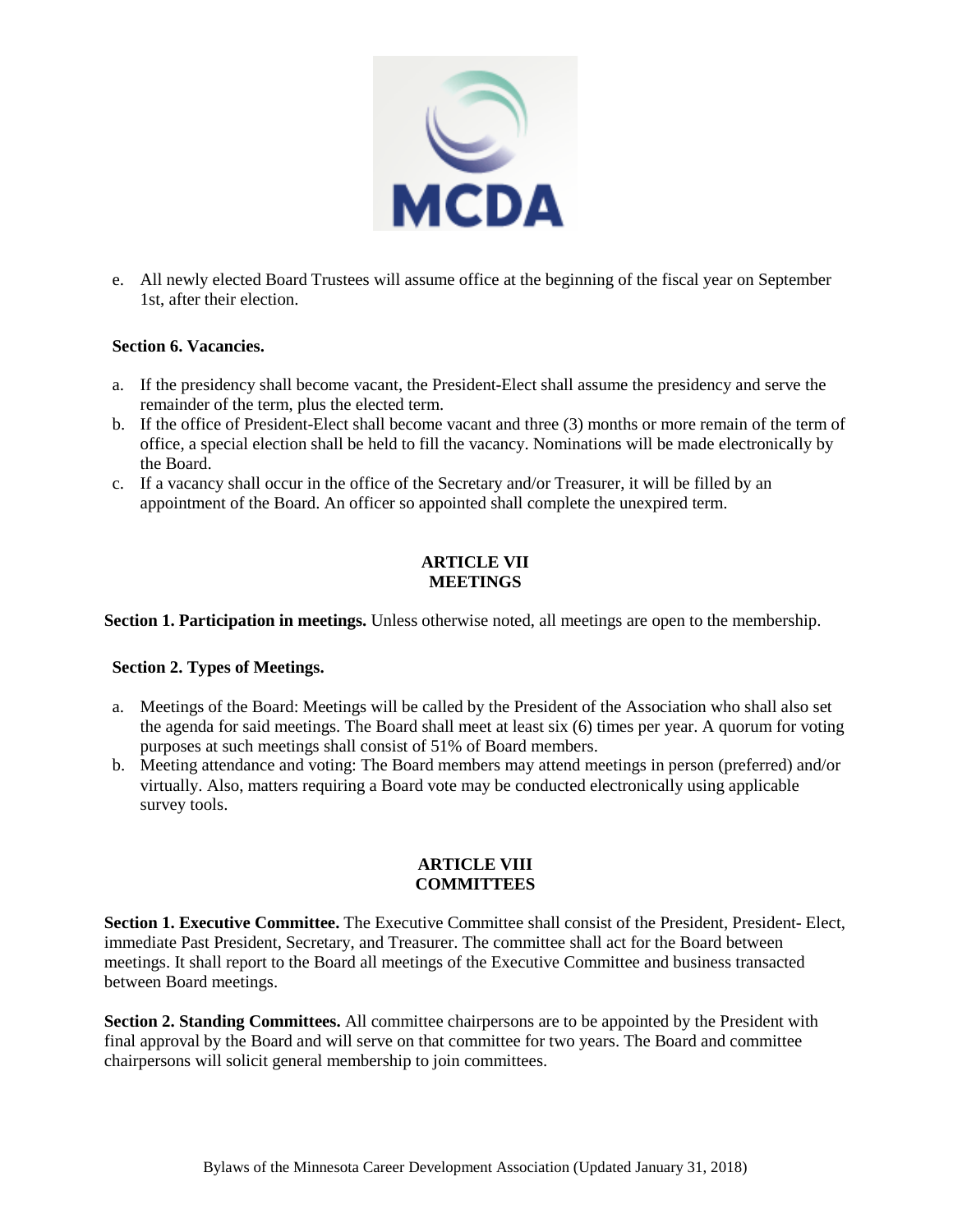

- a. **Nominations & Elections Committee:** This committee shall issue a call to the voting membership for nominees for elected officers and the Board. It shall prepare a slate of candidates and present it to the membership electronically for voting. They shall report the tallied results to the membership as stated in Article IV, Section 1.
- b. **Membership & Outreach Committee:** This committee shall give leadership and direction in securing and retaining members for the organization.
- c. **Finance Committee:** This committee shall prepare the annual budget and present it for approval at a board meeting of the first quarter of the new fiscal year. The committee consists of the Treasurer and at least one other Board member. The Treasurer should not hold the chair position on this committee. This committee also recommends a financial specialist to audit when reviews are conducted.
- d. **Conference Planning Committee:** This committee will be responsible for the annual conference. Chairperson(s) will be appointed by the Board.
- e. **Communication Committee:** This committee shall supervise all communication with the membership (e.g. process for emails, letters for renewal, etc.) and the newsletter of the Association. Newsletter Editor(s) shall be appointed by the Board and serve as an ex-officio member (without voting status) of the Board. An Association newsletter shall be published at least three (3) times per year and distributed to the membership. Contact information for the MCDA President would be published in all newsletters. Publication in the newsletter shall constitute official notice of all Association activities including monthly board meetings.
- f. **Professional Development Committee:** Leads professional development initiatives for the membership. These include the Association's RoundTable events, the Mentorship program and other activities promoting professional and personal growth.
- g. **Technology Committee:** The technology committee shall oversee all technology related platforms to include, but not limited to, the mcda.net WordPress site, Association Management Online (AMO) member and event management system, social media outlets (i.e. Facebook, LinkedIn, Twitter), and all web services including hosting services, credit transaction services (gateway and merchant payment services), and domain name registration services. This committee will also oversee all technology service providers to ensure technology platforms are operating according to service level agreements, information exchanged and captured adheres to standard privacy policies, and systems are kept up to date to ensure security as needed. In addition, the committee will work alongside the Executive Committee to provide oversight and direction to an external technological administrative assistant and/or any independent web developers, as well as work in collaboration with, and to support, all other committees. The committee will also recommend and propose new technology services as necessary.
- h. **Diversity and Inclusion Committee:** The role of the Diversity Committee is to make recommendations regarding diversity within the Association. The committee reviews the status of diversity within the organization, recommends methods for enhancing diversity, and advises on how the association can better meet the needs of its diverse membership and its stakeholders.
- i. **Strategic Planning Committee:** A five-year strategic planning document should be updated and crafted every four years outlining the future of the association. The committee will consist of the President, President-elect and at least one Board member and at least one individual from the general membership. Note an outside consultant may facilitate the process.
- j. **Awards Committee:** This committee shall call for nominations for candidates for the current awards given by MCDA. The Awards Committee will meet to discuss and reach a final vote on recipients for these awards and present them to the board for review. The awards will be presented at the annual conference. Each year MCDA will give the following awards if merited: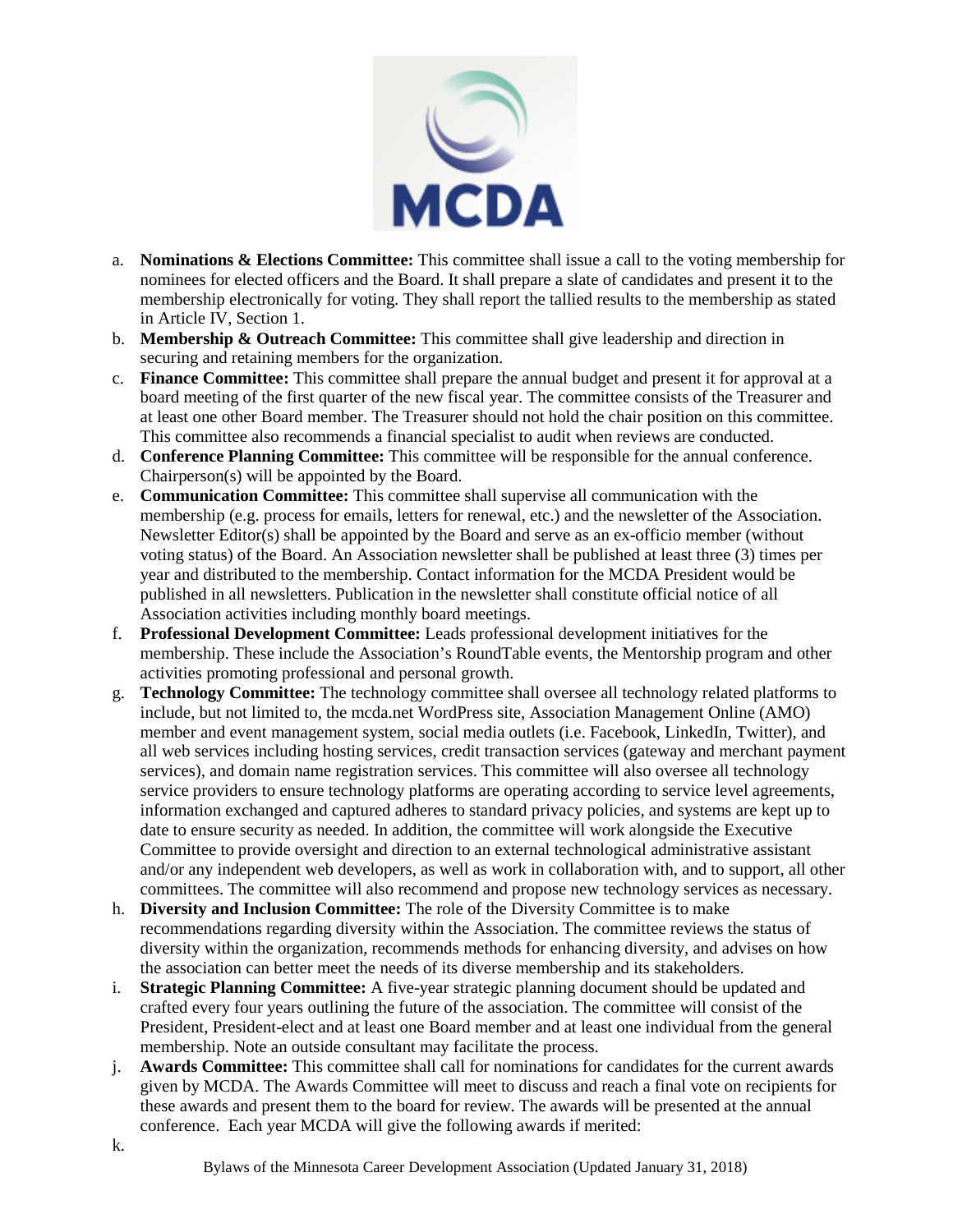

**Jules Kerlan Outstanding Achievement Award:** This award recognizes an individual's lifetime achievement (15 years or more) in the field of career development. Ideal candidates possess the following criteria:

- Committed to career development for at least 15 years in a full-time or similar role
- Provided at least three significant contributions to career development field
- Made significant contribution to or was involved in MCDA at some point in their career
- Must be a current MCDA member

**Research Award:** This award was eliminated in a Bylaws vote in January 2018. This award honored individuals who have conducted applied research that impacts career development. Nominations included the title of the project, the target population and setting (include funding source, if applicable), a brief description of the research, the significance of the research for the field of career development, and evidence of impact. Research must be of publishable quality, but not necessarily in a refereed journal.

**Marty Dockman Merit Award:** This award honors individuals or teams who have made a significant difference in the lives of clients or made a significant contribution to MCDA. It may be a one-time achievement or an achievement over time. The nomination should specify accomplishments above and beyond performing the duties of a paid position. The winner must be an MCDA member or one person on the winning team must be an MCDA member.

**Sunny Hansen Graduate Student Award:** This award honors outstanding graduate students for excellence in projects, service, teaching, and/or research that shows a demonstrable dedication to career development as a current or future career.

**Irene Rossman Award:** This award honors an individual who has made a significant contribution to MCDA and/or the field of career development. The nomination should specify accomplishment(s) above and beyond the duties of a paid position. Ideal candidates possess the following criteria:

- Have at least 5 years of experience in the career development field in full-time or similar role
- Made a significant contribution or difference in the field; could be through volunteer work
- Must be a current MCDA member

**Section 3. Functional Areas.** The Board may appoint an individual(s) to serve as the Association Historian, the Legislation/Public Policy Liaison, Administrative Liaison/Partnership Liaison (e.g. NCDA, ATD, CPAD, Special Interest Groups [NCDPA]), and/or Media Relations Representative (in coordination with the Communications Committee).

**Section 4. Special Committees.** These committees shall be established by the Board and/or Executive Board to carry out such activities to further the objectives of MCDA. The Board shall, each fiscal year at its first meeting, review the charge and function of all such committees and shall make such changes as conditions warrant. An example of special committees would be a Bylaws Review Committee.